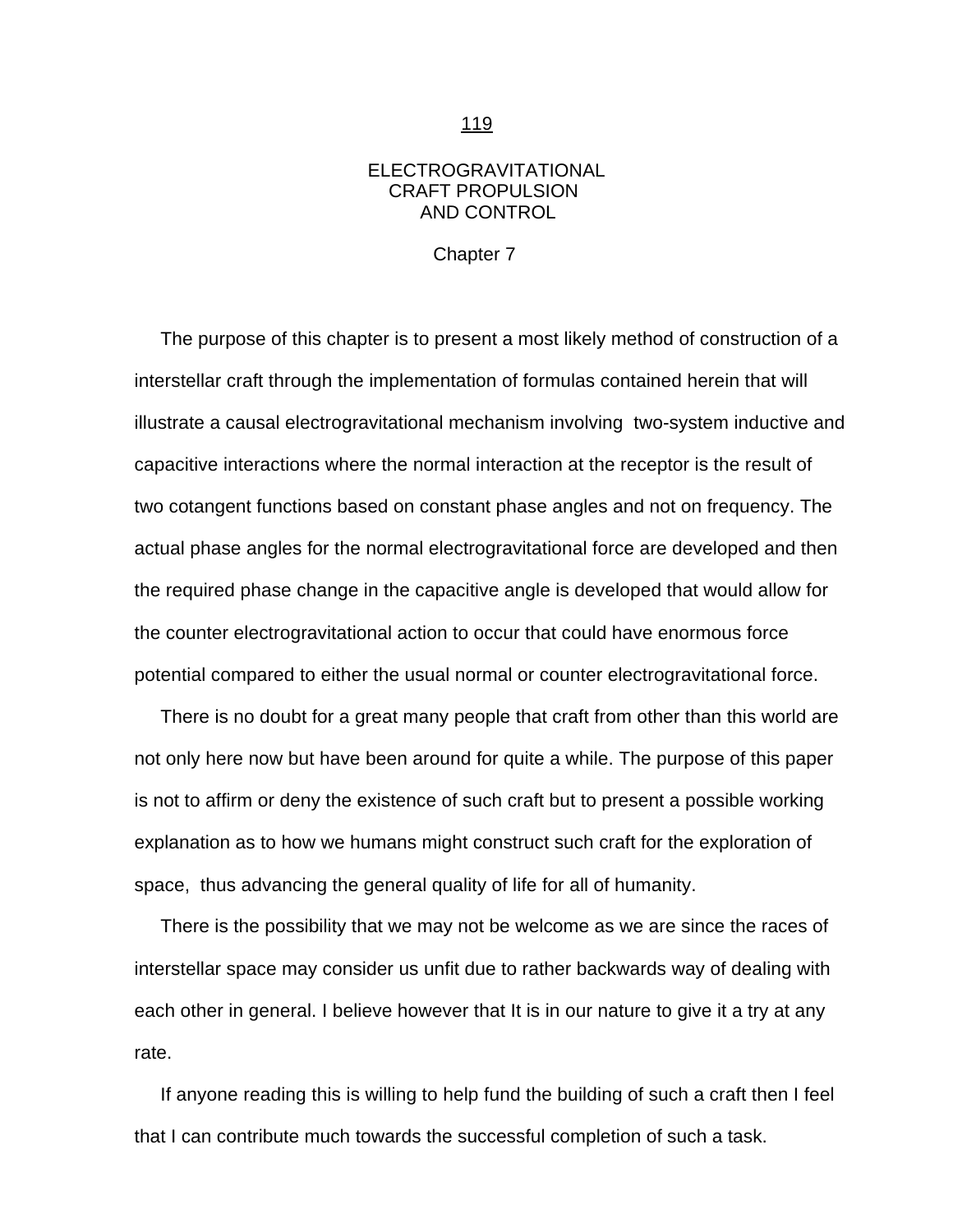Let the following constants be stated for the purpose of computations regarding the further analysis of the electrogravitational formulas previously presented by this author.

L<sub>Q</sub> := 2.572983215822382<sup>103</sup> herry Quantum Electrogravitational Inductance.  
\nC<sub>Q</sub> = 3.86159328077508<sup>-10<sup>-06</sup></sup> farad Quantum Electrogravitational Capacitance.  
\nR<sub>Q</sub> = 2.817940920<sup>-10<sup>-15</sup></sup> m  
\nL<sub>Q</sub> = 2.817940920<sup>-10<sup>-15</sup></sup> m  
\nL<sub>Q</sub> = 2.817940920<sup>-10<sup>-15</sup></sup> m  
\nL<sub>Q</sub> = 8.854187817<sup>-10<sup>-12</sup></sup> farad·m<sup>-1</sup>   
\nQuantum Electrogravitational radius.  
\nE<sub>Q</sub> = 8.854187817<sup>-10<sup>-12</sup></sup> farad·m<sup>-1</sup>   
\nElectrical permittivity of free space.  
\nL<sub>Q</sub> = 1.256637061<sup>-10<sup>-06</sup></sup> henry·m<sup>-1</sup>   
\nMagnetic permeability of free space.  
\n
$$
L_M = 1
$$
\nL<sub>M</sub> = 1.003224805<sup>-10<sup>-11</sup></sup> m  
\nL<sub>M</sub> = 1.003224805<sup>-10<sup>-11</sup></sup> m  
\nL<sub>M</sub> = 1.03224805<sup>-10<sup>-11</sup></sup> m  
\nL<sub>M</sub> = 8.542454612<sup>-10<sup>-02</sup></sup> m·sec<sup>-1</sup>   
\nQuantum electrogravitational velocity.  
\n
$$
L_M = 8.542454612-10-02 m·sec-1 \nVariable r preset to Bohr n1 orbital radius\nQQ = 1.602177330-10-19 coul\nBasic electron charge.\n
$$
L_M = 9
$$
\n
$$
L_M = 9
$$
\n
$$
L_M = 1
$$
\n<
$$

where then the previously established electrogravitational formula is stated again below as;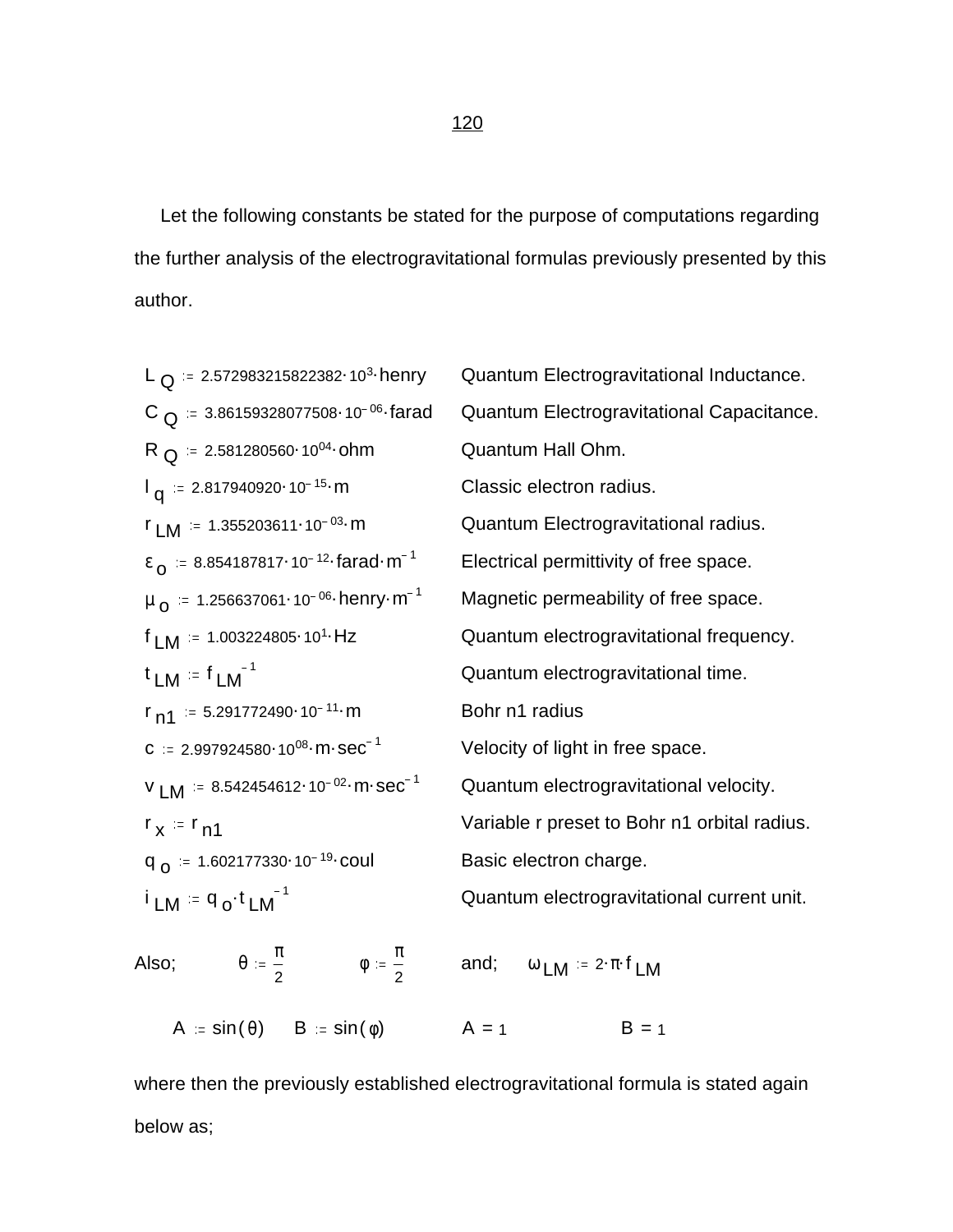(232) 
$$
F_{eg} = \left(\frac{\mu_0 \cdot q_0^2 \cdot v_{LM}}{4 \cdot \pi \cdot 1_q \cdot r_x}\right) \cdot \mu_0 \cdot \left(\frac{\mu_0 \cdot q_0^2 \cdot v_{LM}}{4 \cdot \pi \cdot 1_q \cdot r_x}\right)
$$
  
or, 
$$
F_{eg} = 1.982973075196837 \cdot 10^{-50} \cdot \frac{henry}{m} \cdot newton^2
$$

The above formula may be stated in terms of  $L_Q$  and  $C_Q$  and the quantum current  $i_{LM}$  as is shown next. (Force polarity is not corrected yet.)

(233) 
$$
F'_{eg} = \left[\frac{L_{Q'}(i_{LM}^{2}) \cdot A \cdot B}{r_{x}}\right] \cdot \mu_{o} \cdot \left[\frac{C_{Q} \cdot R_{Q}^{2}(i_{LM}^{2}) \cdot A \cdot B}{r_{x}}\right]
$$
  
or, 
$$
F'_{eg} = 1.982973070535905 \cdot 10^{-50} \cdot \frac{henry}{m} \cdot newton^{2} \text{ also.}
$$

The above may be expressed in terms of inductive and capacitive reactances in the following;

Let; 
$$
X_L := \omega_{LM} L_Q
$$
  $X_C := \frac{1}{\omega_{LM} C_Q}$   
where;  $X_L = 1.621866424513917 \cdot 10^5 \cdot \text{ohm}$   
and,  $X_C = 4.108235582859004 \cdot 10^3 \cdot \text{ohm}$ 

then also arranging the above expressions for  $C_Q$  and  $L_Q$ ;

$$
L_{Q} = \frac{X_{L}}{\omega_{LM}} \qquad C_{Q} = \frac{1}{X_{C} \cdot \omega_{LM}}
$$

Inserting the above expressions for the quantum inductive and capacitive reactances into equation (233) above with the proper phasor form of XL and XC we arrive at equation (234) next;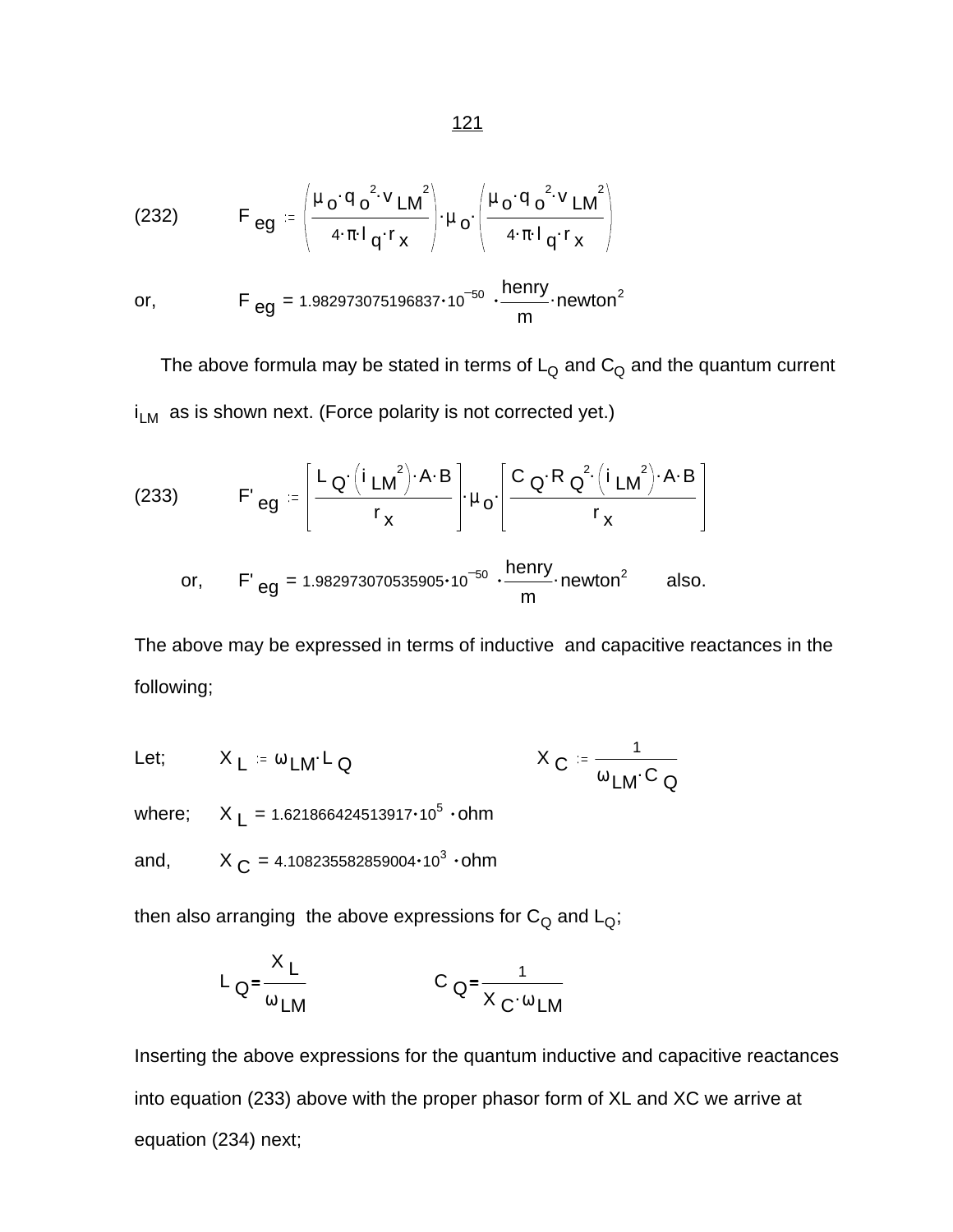(234) 
$$
F'' \text{eg} = \left[ \frac{X_L \cdot e^{j \cdot (\frac{\pi}{2})} \cdot (i_{LM})^2}{\omega_{LM} \cdot r_x} \cdot A \cdot B \right] \cdot \mu_o \cdot \left[ \frac{R_Q \cdot [R_Q \cdot (i_{LM})^2]}{X_C \cdot e^{j \cdot (\frac{\pi}{2})} \cdot \omega_{LM} \cdot r_x} \cdot A \cdot B \right]
$$

or the quantum electrogravitational force in terms of the proper reactive signs is:

$$
F''_{eg} = -1.982973070535905 \cdot 10^{-50} + 2.428361421636938 \cdot 10^{-66} i \cdot \frac{henny}{m} \cdot newton^2
$$

Note also that multiplying the source side of equation (234) above by  $\mathsf{X}_\mathsf{L}$  and dividing the receptor side by  $\mathsf{X}_\mathsf{L}$ , equation (235)  $\,$  is obtained where also the right side of equation (234) is the receptor portion of the interaction while the left side of the interaction is the source. Next we introduce equation (235) as:

(235)  
\n
$$
F''' \text{eg} = \left[ \frac{\left[ x \cdot e^{-\frac{j}{2}} \right]^2 \cdot (i \cdot LM)^2}{\omega LM^{r} x} \cdot A \cdot B \right] \cdot \mu_0 \cdot \left[ \frac{R_Q \left[ R_Q \cdot (i \cdot LM)^2 \right]}{x \cdot e^{-\frac{j}{2}} \cdot X_C \cdot e^{-\frac{j}{2}} \cdot (\frac{\pi}{2})} \cdot A \cdot B \right]
$$

where again; F''' eg = -1.982973070535905 $\cdot$ 10<sup>-50</sup> + 2.428361421636938 $\cdot$ 10<sup>-66</sup> i  $\cdot \frac{\text{henry}}{\text{m}}$ . m  $newton<sup>2</sup>$ The receptor side of equation (235) now contains two cotangent forms of  $\mathsf{R}_{\mathsf{Q}}\!/\mathsf{X}_\mathsf{L}$  and  $R_Q/X_C$  that represent two interaction angles that can be made independent of the angular frequency of the interaction. The cotangent ratios are ;

$$
\frac{R_{Q}}{X_{L}} = 0.159154941552824
$$
\n
$$
\frac{R_{Q}}{X_{C}} = 6.283185343046065
$$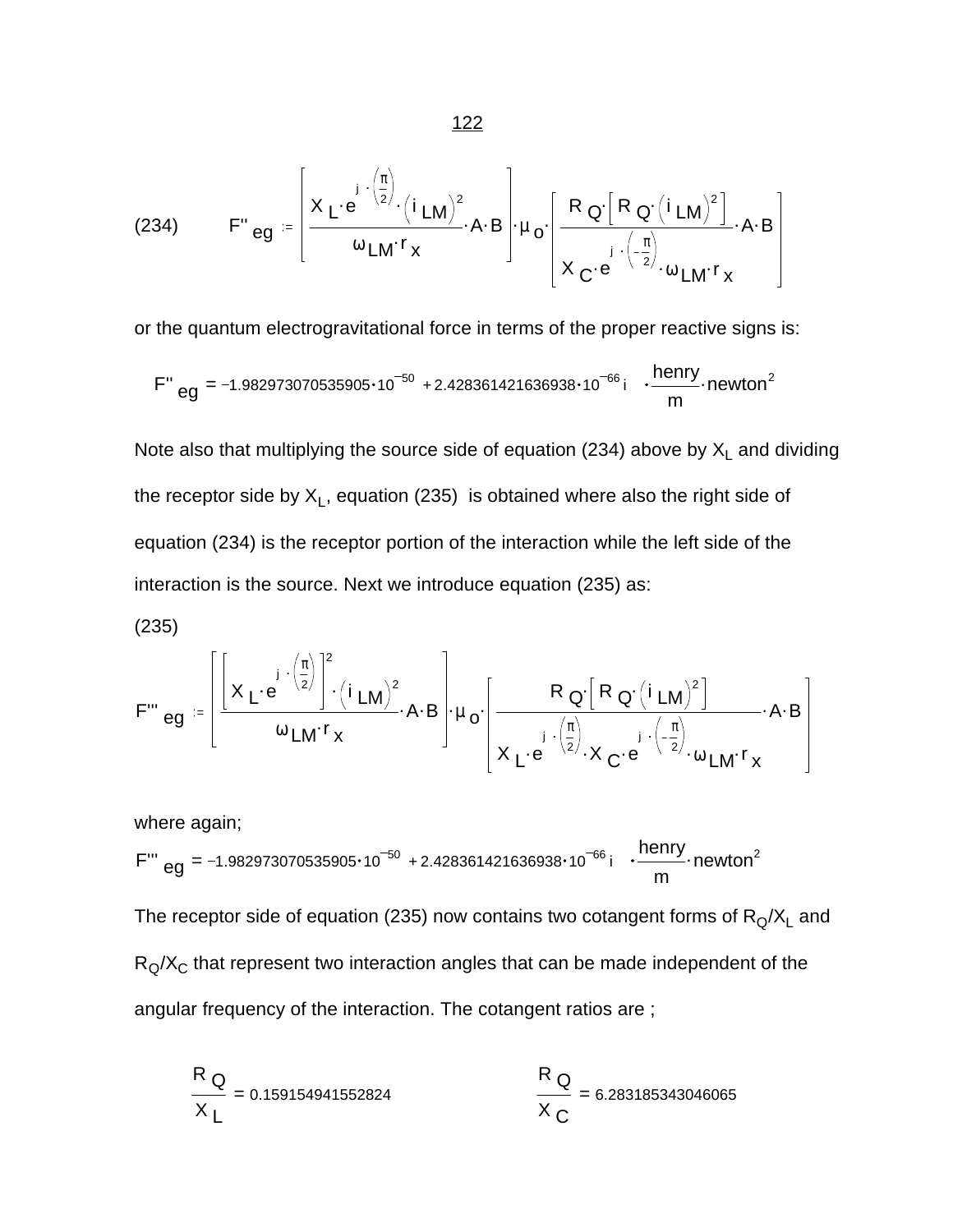where the arctan of the inverse ratio will yield the phase angles;

$$
\phi' := \text{atan}\left(\frac{X_L}{R_Q}\right)
$$
\n
$$
\phi'' := \text{atan}\left(\frac{X_C}{R_Q}\right)
$$
\n
$$
\phi'' := \text{atan}\left(\frac{X_C}{R_Q}\right)
$$
\n
$$
\phi'' = 9.043061028269946 \cdot \text{deg}
$$

Check;

$$
cot(\phi') = 0.159154941552824 \qquad \qquad cot(\phi'') = 6.283185343046065
$$

This has the effect of rotating the first quadrant clockwise by  $\phi$ " degrees which is in a negative time direction. (Counterclockwise is always in the positive and increasing time direction.) This represents a definite power loss and an increase in total system entropy. Equation (235) previous may now be put in the form of equation (236) below where the cotangent ratios may be expressed as angles.

(236)

Source  
\n
$$
\text{Receptor}
$$
\n
$$
F^{\text{rms}} \text{eg} = \left[ \frac{X_L \cdot e^{j \cdot (\frac{\pi}{2})} \cdot (i_{LM})^2}{\omega_{LM} \cdot r_x} \cdot A \cdot B \right] \cdot \mu_0 \cdot \left[ \frac{\cot(\phi') \cdot \cot(\phi'') \cdot X_L \cdot e^{j \cdot (\frac{\pi}{2})} \cdot (i_{LM})^2}{\omega_{LM} \cdot r_x} \cdot A \cdot B \right]
$$

Please note that the phasor form for reactance yields the real (-) force of attraction. F''' eg = -1.982973070535903 $\cdot$ 10<sup>-50</sup> + 2.428361421636936 $\cdot$ 10<sup>-66</sup> i  $\cdot \frac{\text{henry}}{\text{m}}$ . m newton $^2$ 

It must be emphasized that now the normal sign electrogravitational force expression contains the cotangent functions that can be made independent of frequency so that any L, C, or R may be utilized so long as the reactive ratios are preserved for a given angular frequency of consideration. In other words, the electrogravitational interaction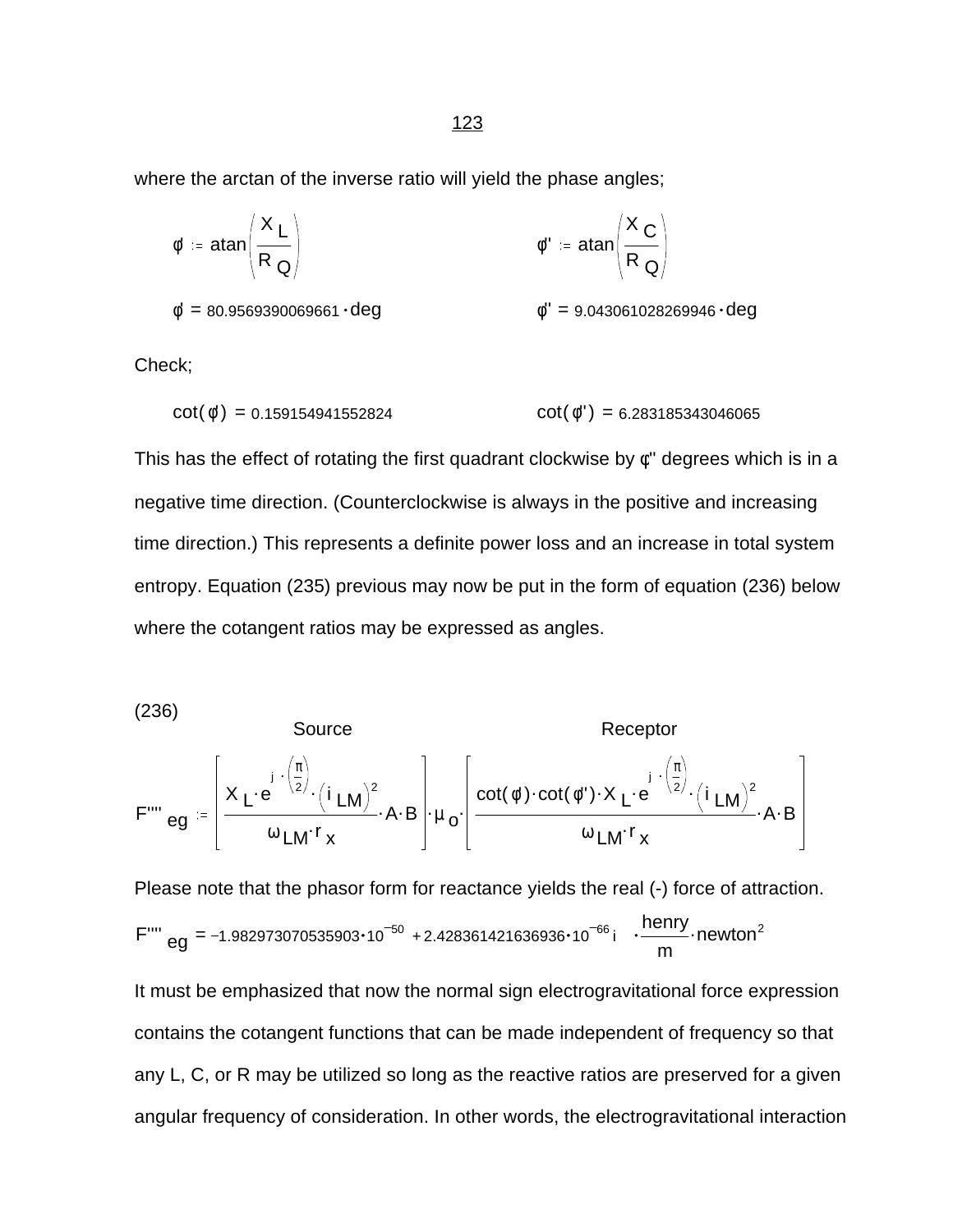is controlled in the receptor by the phase angles  $\phi'$  and  $\phi''$  which may be altered. More specifically, φ'' can be most easily altered to reverse the polarity of the total interaction force sign by altering the capacitive reactance through planar varactor diode action where the planar surface is a capacitive plate layered with an insulating surface that has a series of conductive dots etched upon that insulating surface that form a transmission line type of surface capable of emulating a coil that has a variable capacitor action to its ground plane surface. These dots would be charged in rapid sequence to emulate an actual circular-moving current.

 Let equation (236) be restated for the purpose of experimenting with the value of  $\phi$ " to see what the effect is on the normal negative vector force  $F_{\text{eq}}$ .

Let  $\phi' = 1 \cdot \pi$ ,  $2 \cdot \pi$ . 0.9  $\pi$  Then,

(237)  
\nSource  
\n
$$
h = \left[ X_L e^{j \cdot (\frac{\pi}{2})} \cdot (i_L M)^2 \cdot (A \cdot B) \cdot (i_L M)^2 \cdot (A \cdot B) \cdot (i_L M)^2 \cdot (A \cdot B) \cdot (i_L M)^2 \cdot (i_L M)^2 \cdot (i_L M)^2 \cdot (i_L M)^2 \cdot (i_L M)^2 \cdot (i_L M)^2 \cdot (i_L M)^2 \cdot (i_L M)^2 \cdot (i_L M)^2 \cdot (i_L M)^2 \cdot (i_L M)^2 \cdot (i_L M)^2 \cdot (i_L M)^2 \cdot (i_L M)^2 \cdot (i_L M)^2 \cdot (i_L M)^2 \cdot (i_L M)^2 \cdot (i_L M)^2 \cdot (i_L M)^2 \cdot (i_L M)^2 \cdot (i_L M)^2 \cdot (i_L M)^2 \cdot (i_L M)^2 \cdot (i_L M)^2 \cdot (i_L M)^2 \cdot (i_L M)^2 \cdot (i_L M)^2 \cdot (i_L M)^2 \cdot (i_L M)^2 \cdot (i_L M)^2 \cdot (i_L M)^2 \cdot (i_L M)^2 \cdot (i_L M)^2 \cdot (i_L M)^2 \cdot (i_L M)^2 \cdot (i_L M)^2 \cdot (i_L M)^2 \cdot (i_L M)^2 \cdot (i_L M)^2 \cdot (i_L M)^2 \cdot (i_L M)^2 \cdot (i_L M)^2 \cdot (i_L M)^2 \cdot (i_L M)^2 \cdot (i_L M)^2 \cdot (i_L M)^2 \cdot (i_L M)^2 \cdot (i_L M)^2 \cdot (i_L M)^2 \cdot (i_L M)^2 \cdot (i_L M)^2 \cdot (i_L M)^2 \cdot (i_L M)^2 \cdot (i_L M)^2 \cdot (i_L M)^2 \cdot (i_L M)^2 \cdot (i_L M)^2 \cdot (i_L M)^2 \cdot (i_L M)^2 \cdot (i_L M)^2 \cdot (i_L M)^2 \cdot (i_L M)^2 \cdot (i_L M)^2 \cdot (i_L M)^2 \cdot (i_L M)^2 \cdot (i_L M)^2 \cdot (i_L M)^2 \cdot (i_L M)^2 \cdot (i_L M)^2 \cdot (i_L M)^2 \cdot (i_L M)^2 \cdot (i_L M)^2 \cdot (i_L M)^2 \cdot (i_L M)^2 \cdot (i_L M)^2 \cdot (i_L M)^2 \cdot (i_L M)^2 \cdot (i_L M)^2 \cdot (i_L M)^2 \cdot (i_L M)^2 \cdot (i_L M)^2 \cdot (i_L M)^2 \cdot (i_L M)^2 \cdot (i_L M)^2 \cdot (i_L M)^
$$

We can graph the plot for F'''''(φ'') in equation (237) above in plot. #8 below;



If we select an angle for  $\phi$ " a little less than  $\pi$  (or 180 degrees), the result may be interesting indeed. Let equation (237) be restated again in (238) next.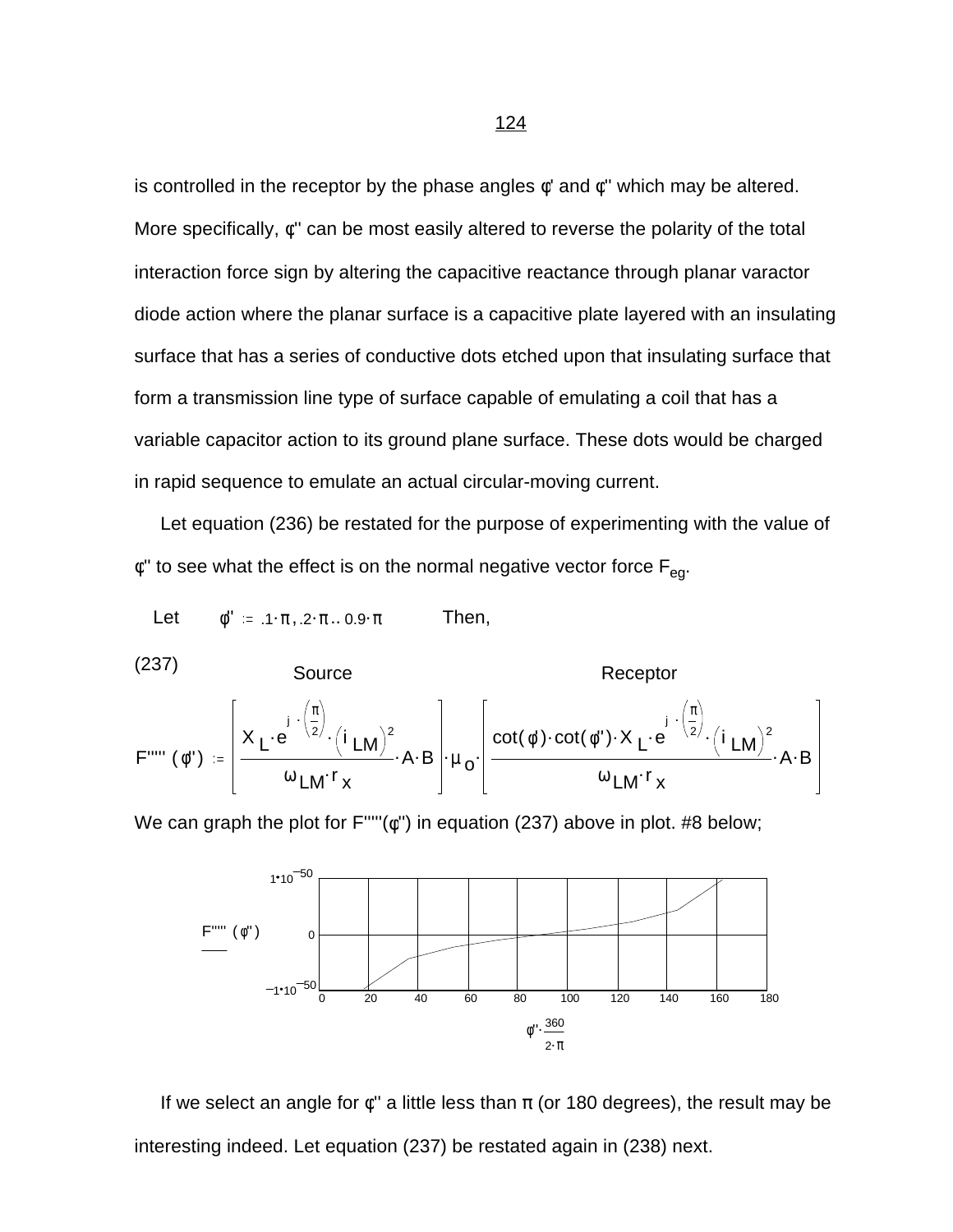$Let$  $\phi$ " = 179.99999999999999857 deg

(238) Source  
\n
$$
F_{\delta g} = \left[ \frac{X_L \cdot e^{-\frac{i}{2} \cdot (\frac{\pi}{2})}}{\omega_{LM} r_x} \cdot A \cdot B \right] \cdot \mu_o \cdot \left[ \frac{\cot(\phi') \cdot \cot(\phi'') \cdot X_L \cdot e^{-\frac{i}{2} \cdot (\frac{\pi}{2})}}{\omega_{LM} r_x} \cdot A \cdot B \right]
$$

Or the new (+) real vector force of repulsion is:

$$
F_{\delta g} = 2.57715439257088 \cdot 10^{-35} - 3.155999643923548 \cdot 10^{-51} i \cdot \frac{henny}{m} \cdot newton^2
$$

 Any attempt to minimize the above result for the sake of being conservative is just not possible. This is a very exciting result.! It is not the magnitude of the force that determines the control of anti-gravity but the finesse of phase control alone that determines the possibly huge resultant force. This is by reason of the nature of the cotangent function that just below 180 degrees approaches (+) infinity while just beyond 180 degrees the function pops through from (+) infinity to (-) infinity and then begins to rise from (-) infinity towards zero again. This demands that the control must be very stable and capable of ultra fine adjustment, else the craft may well experience an infinitely large (+) to (-) force almost instantly if the phase were to be actual pass through 180 degrees. The result could be catastrophic.

 Perhaps the tremendous stellar radiators in deep space may be related to an ongoing process of releasing energy from hyperspace due to the above action. Even the explosion at Tungusca in Russia may have occurred by reason of a limited form of the above action. This may have been connected to a UFO type craft that lost phase control of its electrogravitational field generator and blew up. Or perhaps an experiment that someone was doing along those lines failed.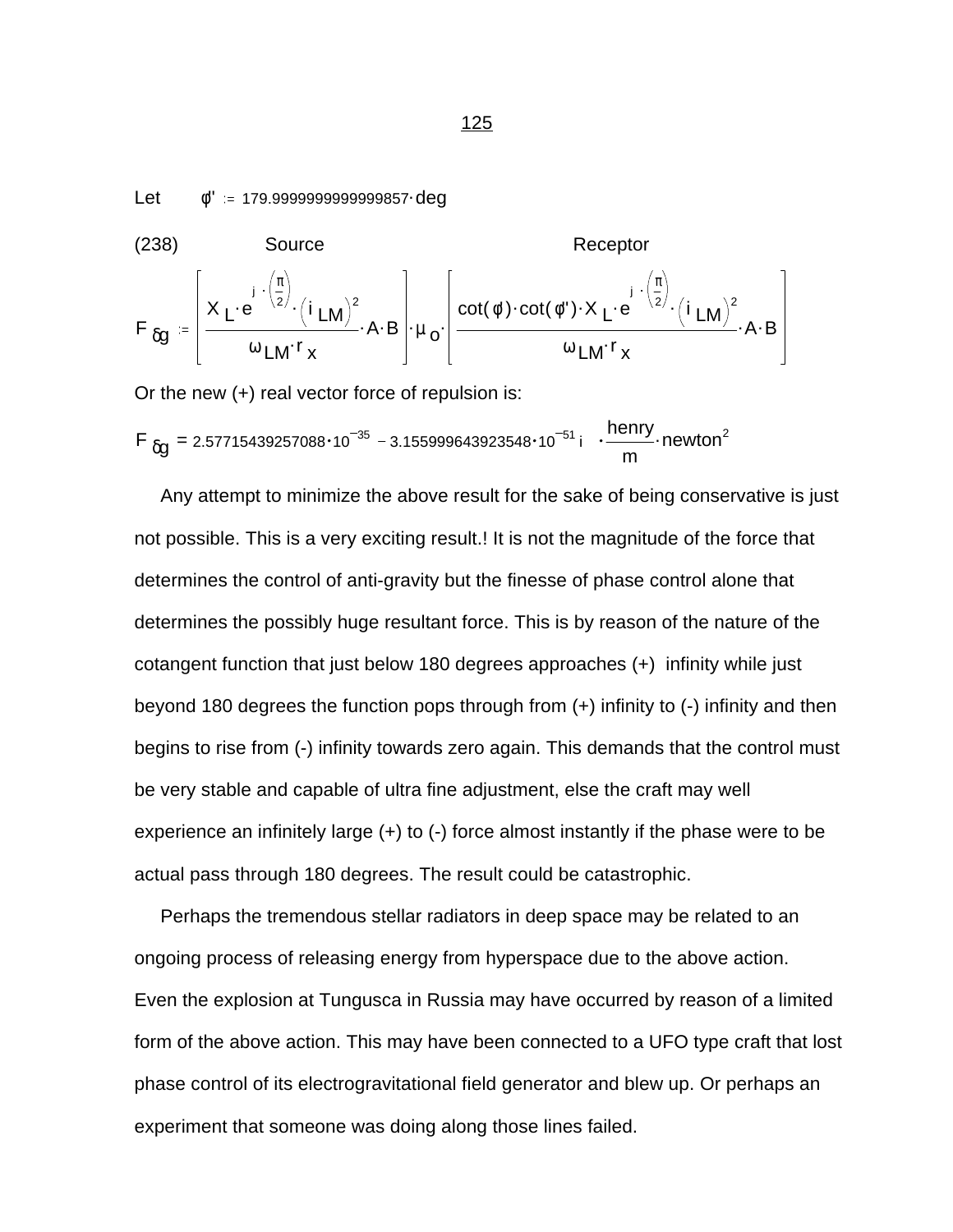Note:

 The normal negative force sign is arrived at naturally through the phasor expressions related to the  $\mathsf{X}_\mathsf{L}$  terms and when the source and receptor phasor terms in  $\mathsf{X}_\mathsf{L}$ are multiplied the result is a (-1) expression which also represents a reaction force of 180 degrees. This would explain why the force of gravity is normally one of attraction.

or;

(239) 
$$
\left[e^{j \cdot \left(\frac{\pi}{2}\right)}\right]^2 = -1 + 1.224606353822377 \cdot 10^{-16} i
$$

 Also it should have been noted by the reader that the sign of the force in equation (238) previous changed to a repelling force as well as increasing by an order of 15 in magnitude when the phase of φ'' was allowed to approach 180 degrees. If poorly controlled this could easily unleash forces oscillating from (+) to (-) in infinite strength resulting not only in the destruction of the craft but of the immediate surroundings, perhaps for quite a radial distance.

 The concept of a charged spherical body rotating around a central axis creating a magnetic field is well established empirically so the concept of a sequentially charged series of dots (in a circular fashion) follows naturally in its ability to form a resultant magnetic field much like rotating charged spherical body. The concept concerning the sequentially charged dots however departs from the normal in a very dramatic way. The dots can be charged sequentially at a rate greatly exceeding the equivalent velocity of light in free space. Therefore the craft surrounded by such a field would simply disappear from our normal space and slip quickly in hyperspace. In hyperspace, "everywhere" is at the same place. The concept of velocity or distance has no meaning. The design for creating that type of switching action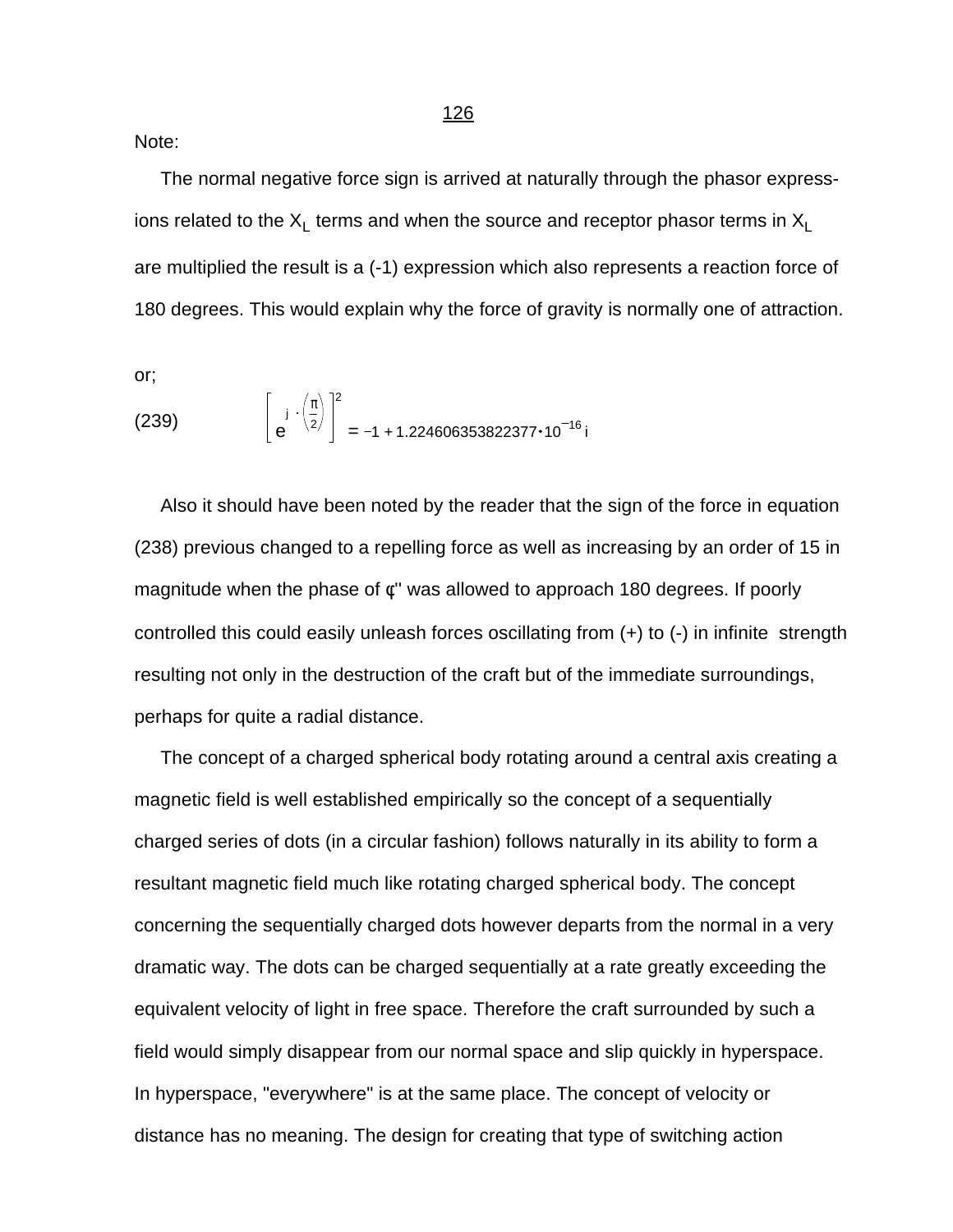follows naturally if we consider the case of sending out a pulse of electrical energy to charge to the perimeter of a semicircle of dots from a point slightly offset from the center of the dots.

Figure #6 below illustrates the above field generation concept pictorially.



Inner segments are the groundplane for the outer segments.

The charge sequence switch charges each outer conductive segment in order and if the velocity at the switch is  $v = c$ around the perimeter of the switch, the outer segment linear velocity will be  $v > c$ . This is not to scale as the actual construction will conttinually branch for demultiplexing and thus properly sequencing the charge. The outer contuctor segments will be of the dimensions of  $\lambda_{LM}$ The discharge sequence is the reverse in sequence and charge. polarity.

 Each of the surface-charged conductive dots would have the dimensions equal to the electrogravitational wavelength in the perimeter dimensions equal to  $I_{LM}$ . These dots and their connecting strip-lines could be grown much as the VLSIC microcircuit technology of today fabricates large scale integrated circuits. The demultiplexing would be under the control of parallel microprocessors which all would be controlled by a master control processor with redundant control processors as backup. The latest in diamond surface vapor deposited construction would allow for the surface to be very durable as well as provide the best in electrical insulation between the outer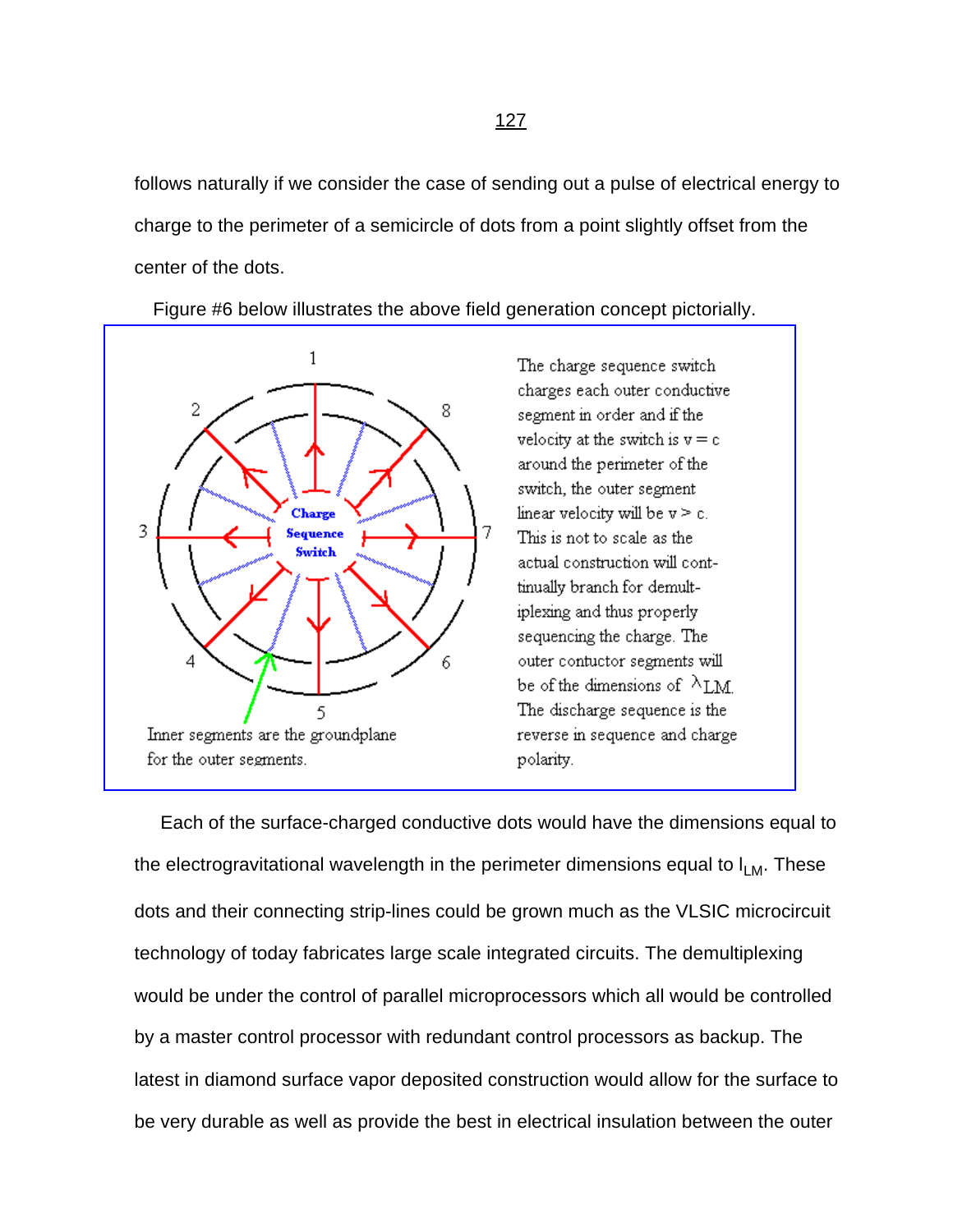surface and the underlying ground plane conductive surface. The control features would allow for onboard control to suit the requirements of the operator. The required inductance is formed by the virtual current rotation and the way that the field is formed by the charged surface dots. The capacitance is formed and varied by the varactor deposit between the ground plane and the surface dots. The below formula relates the inductance as a function of the generated field flux to the current that produces the flux.

(240) 
$$
L = \frac{\Delta \Phi}{\Delta i} \quad \text{where} \quad \Delta \Phi = \Delta B \cdot \text{Area}
$$

 The preceding has presented the basic requirements for the generation of a counter- electrogravitational field as well as a mass-field generation system. Such a system could also be used for power generation through offset mass-fields interacting directly with the gravitational field of our planet or some other planet.

 The nature of the shape of the electrogravitational field is of interest also. Figure #7 below presents the Boit-Savart pictorial of the mechanics of generating a B-field vector as is most commonly understood today.



Fig. #7

The current is composed of (+) charge carriers. In the actual mechanics of B field generation,  $\phi$  is the angle  $\phi'$  between the [current \(i\) and interaction](#page-0-0)  radius (r). See page 123.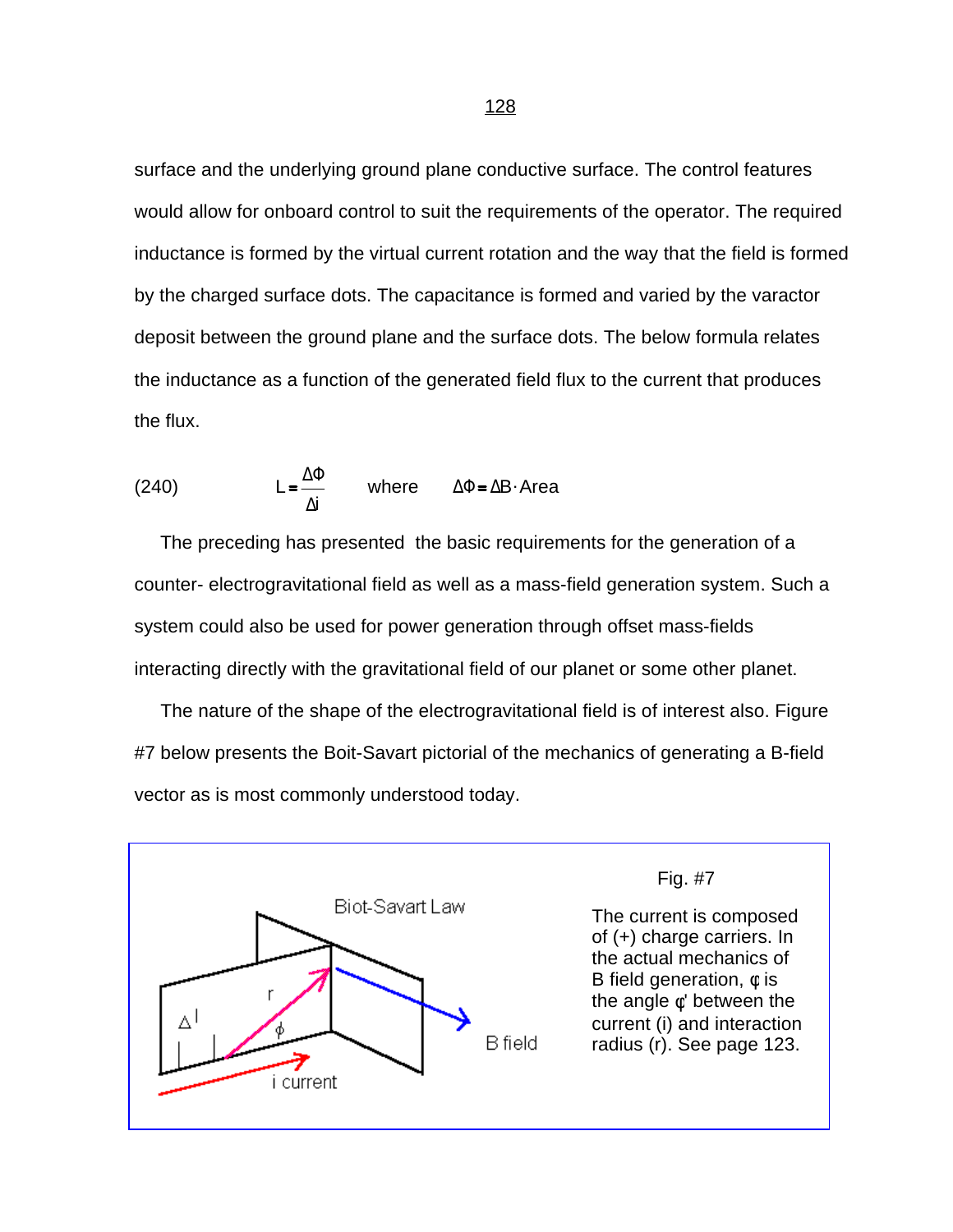Now if we let the current be circular instead of in a straight line the variable distance parameter (r) must form a spiral in order to hold the phase angle  $\phi$  a constant. This forms the natural spiral based on the natural number (e).

Also, the phase angles  $\phi'$  and  $\phi''$  are independent of frequency but should be held constant in relation to the R / XL and R / XC cot relationships. Then the virtual current pattern formed by the ordered sequencing of the charging dots is that of a spiral with a fixed geometric shape based on the rate of spiral growth (a) being equal to the cotangent of the angle φ'. This is shown in plot #9 below.

or, 
$$
a_L = \cot(\phi')
$$
 where  $a_L = 0.159154941552824$   
\nNow let  $n := 0, 1...360$   $\theta(n) := \frac{2 \cdot \pi \cdot n}{360}$   
\n $\Gamma' L M := 1.355203611 \cdot 10^{-3}$   $a_L = \cot(\phi')$ 

The spiral is derived as; a <sub>L</sub>.θ (n) r' LM

Plot #9



The natural spiral nature of the curve at the left is readily apparent. This is the pattern of the conductive dot charging sequence on the craft surface based on the spiral growth rate of the cotangent of φ'. The spiral may also be repeated as offset in time either CCW or CW in rotational aspect from zero.

 The B-field vector associated with the virtual current charge pattern above is out towards the viewer at the velocity of light in free space. The rate of change of flux and virtual current is dependent on the rate of charge sequencing which can be made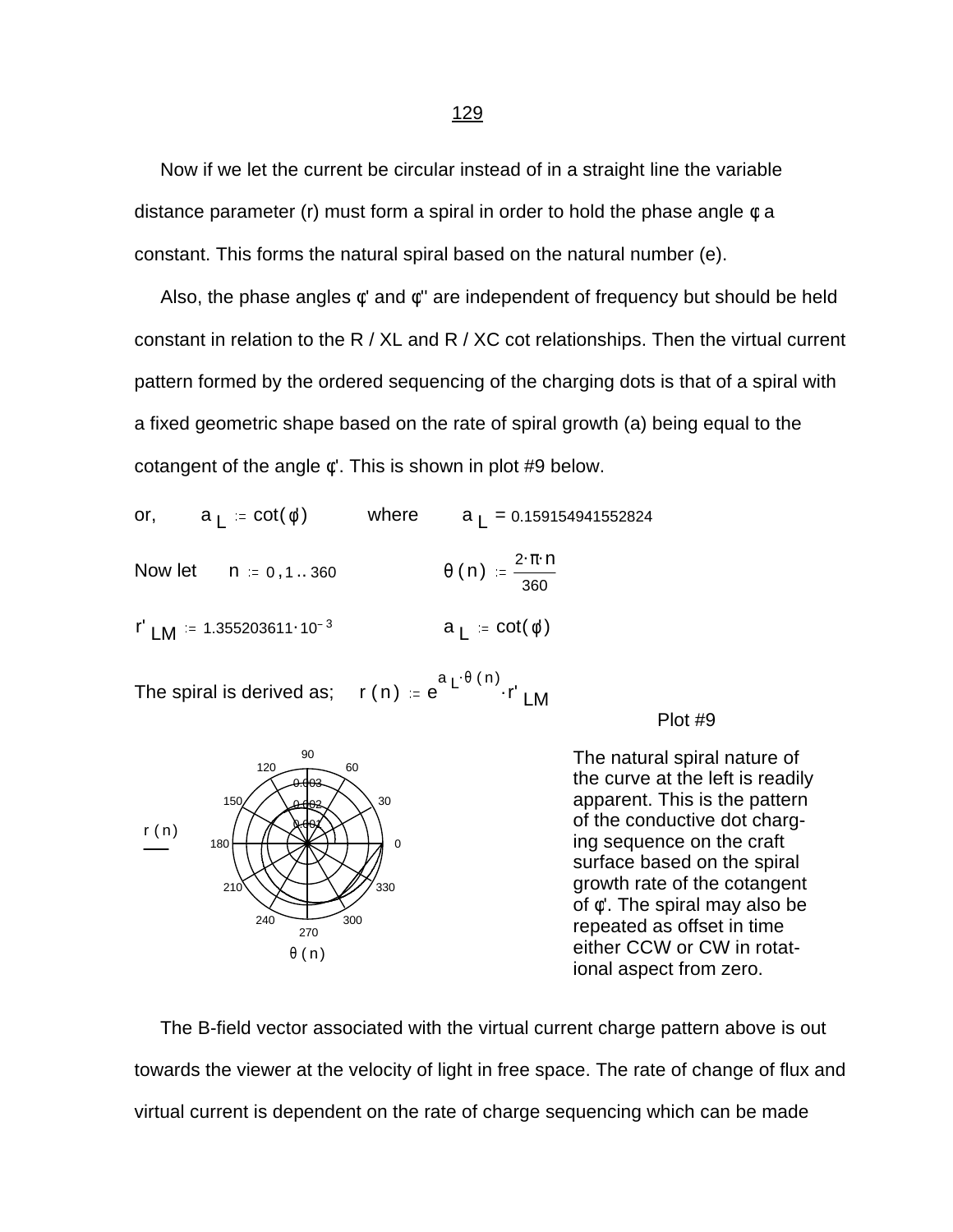nonlinear if desired, or to even change polarity and discharge backwards if desired. Then any value of virtual inductance at the required frequency or repetition rate is possible.

 If a three dimensional view is constructed it would look something like plot #10 next (where the drawing is not to scale) so that the general idea of how the 3-D B-field is generated around the spiral in plot #9. The spiral is at the center of the expanding shell.

Let the following parameters be stated for plot #10 next.

$$
N := 20 \quad m := 0..N \quad n := 0..N \qquad R := 1 \qquad \qquad r_n := e^{a \sum_{i=1}^{n} 2 \cdot \pi}
$$
\n
$$
\phi_m := \frac{2 \cdot \pi \cdot m}{N} \qquad \phi_n := \frac{2 \cdot \pi \cdot n}{N} \qquad \qquad \Phi_m := \frac{2 \cdot \pi \cdot m}{N}
$$
\n
$$
X_{m,n} := \left(R + r_n + r_n \cdot \cos\left(\phi_m\right)\right) \cdot \cos\left(\theta_n\right)
$$
\n
$$
Y_{m,n} := \left(R + r_n + r_n \cdot \cos\left(\phi_m\right)\right) \cdot \sin\left(\theta_n\right) \qquad Z_{m,n} := (3 \cdot r)_n \cdot \sin\left(\Phi_m\right)
$$

Only the upper half above the ground plane is relevant to the expansion of the field.

0 5 4 2 0 2 5  $\mathsf{\Omega}$ 5

X ,Y ,Z

Plot #10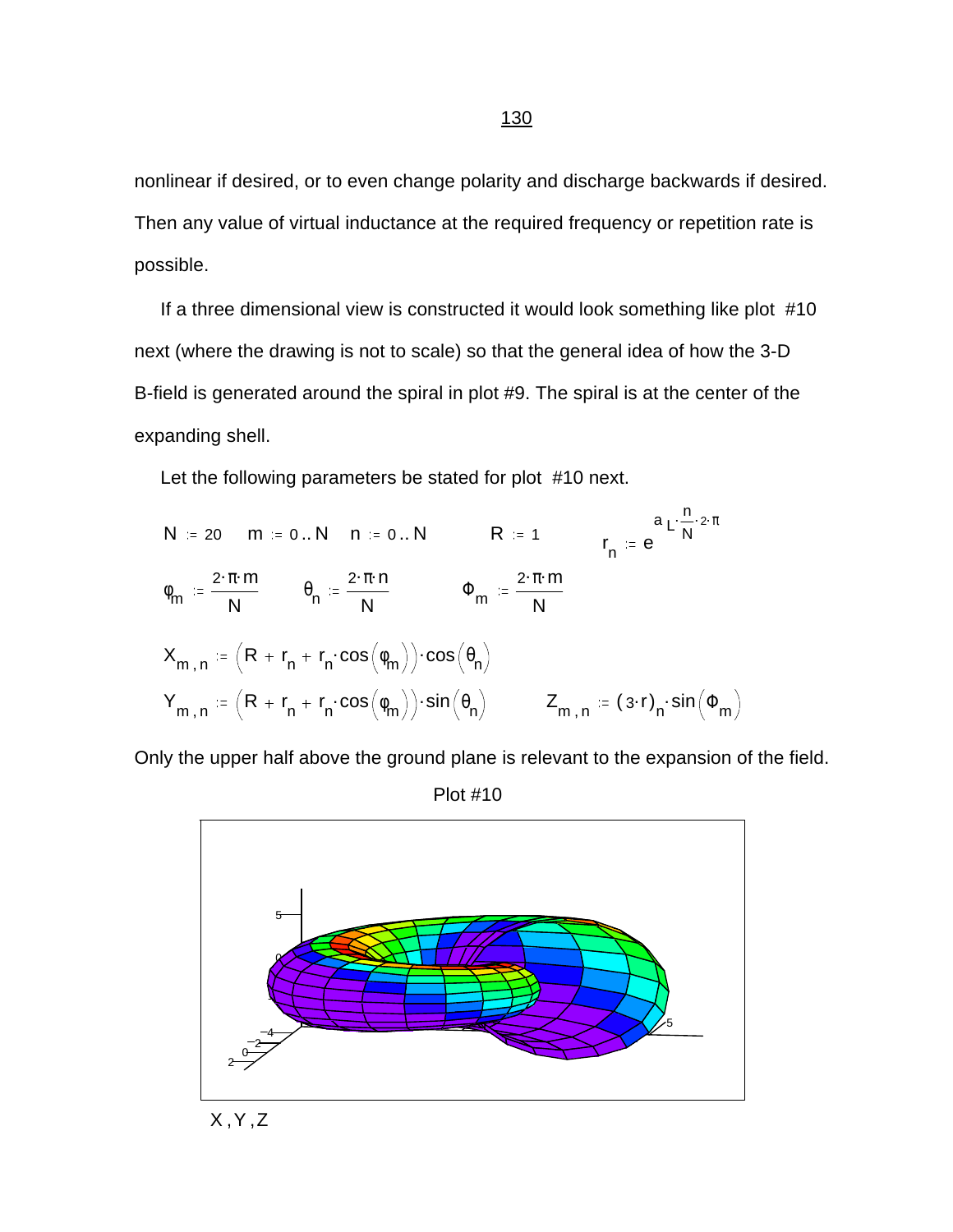The actual construction of a craft as described above could be done with present day technology and the methods of construction as to shape and size are practically unlimited. As with any new design there would undoubtedly be many changes in the original design as empirical data allowed for the improvement as the construction progressed through many stages of building and testing.

 There is something very profound in the natural spiral and its meaning in creation. It speaks to our fundamental natural being as something new and yet at the same time very familiar. It is then not to much of a stretch to postulate the force of gravity to be intimately intertwined in the natural spiral form throughout space and time.

 Suppose we discuss the operation by human beings of such a craft and consider whether or not they could survive the fields and hyperspace stresses a craft like the above could impose. As we are presently constructed, likely we could not either in the short or long haul endure the intense G-forces or the electric and magnetic fields. If we managed to build in shields and force fields to alleviate these stresses, we still have the problem of eating and elimination of body waste. A modified construct where the requirement of eating and eliminating body waste could be implemented by genetic engineering. Some form of energy input would take the place of eating with no waste product other than perhaps heat. Other changes such as the elimination of sex organs may be necessary since the need to replicate would be handled in other ways such as a central genetic engineering facility somewhere. In other words, the occupant would have to be engineered to fit the job since regular human beings could not handle the stress of such demanding flight requirements. Finally, the element of loyalty would have to be built in to such a degree that would guarantee that the pilot would not disobey or harm the people it was supposed to